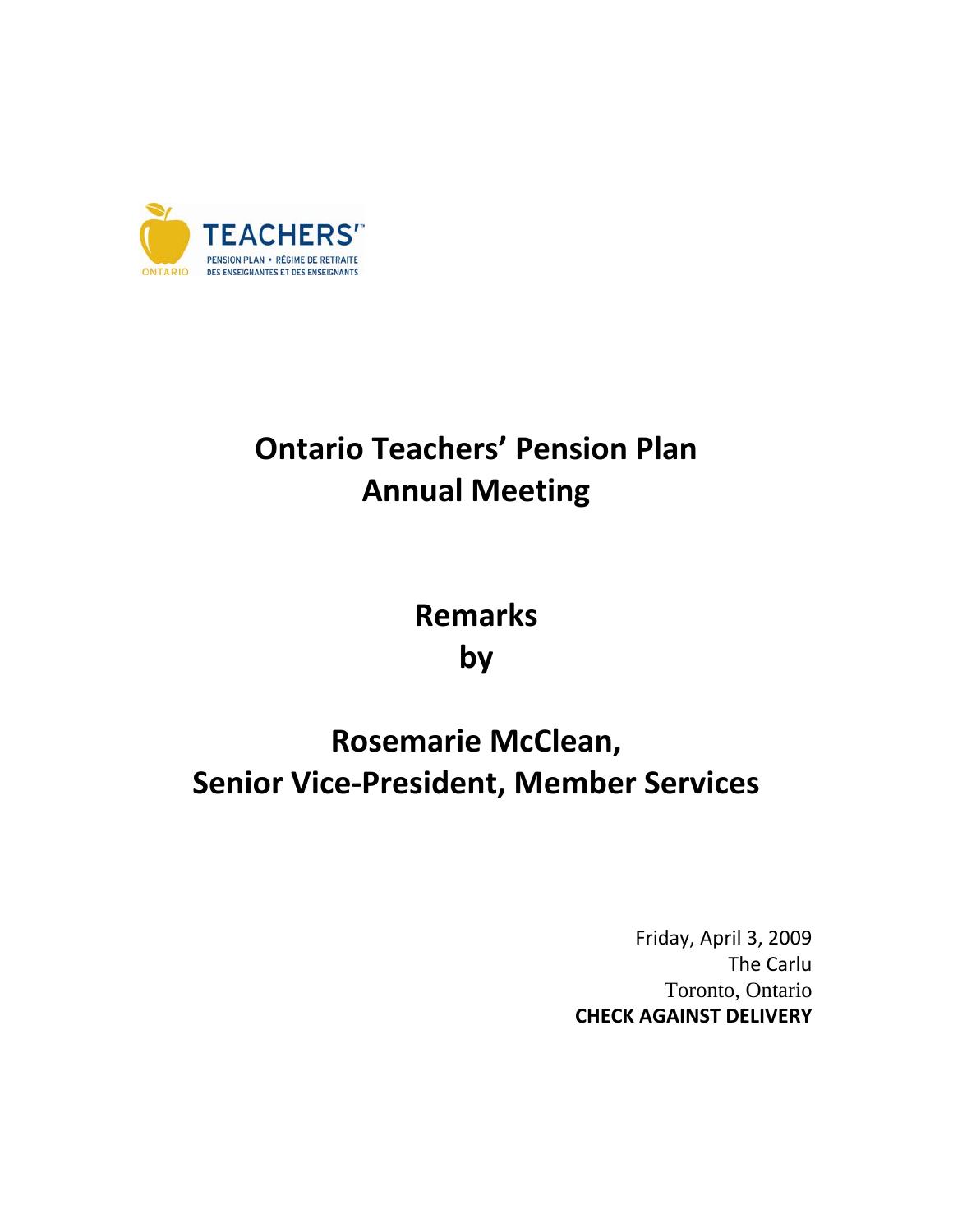Thank you Neil for that generous introduction and good evening everyone.

As I prepared for my speech today, I knew that the first thing I wanted to do was to thank our members for the continued confidence that they have shown us. It has been a trying year all around. But, we have been so proud to learn that according to feedback from our customers, and from independent third parties who measure these things, we continued to effectively deliver the service they need and value.

In Member Services, we make a commitment to deliver on our promises, especially in the areas of: Timely and accurate pension payments, service quality, service innovation, administrative efficiencies, and cost containment.

Let me spend a few minutes telling you about how we do this.

Paying pensions every month is just one part of our job. The bigger role we play is customer service. By consistently providing positive interactions for our members, we devote ourselves to helping working teachers, inactive members and retirees understand their benefits.

In addition, we partner with school boards and designated employers to produce accurate and timely pension‐related data. This data is critical because it lays the foundation for the services we provide. More importantly, it dictates the accuracy of the benefits we pay our members.

Plan members are grouped into three categories, each with different career and life‐ cycle needs.

Working teachers represent the largest portion, at just under 50 percent of the total membership. But, this group is becoming smaller, relative to total membership—a demographic reality that increases pressure on Neil's investment team to generate extra returns to pay future pensions.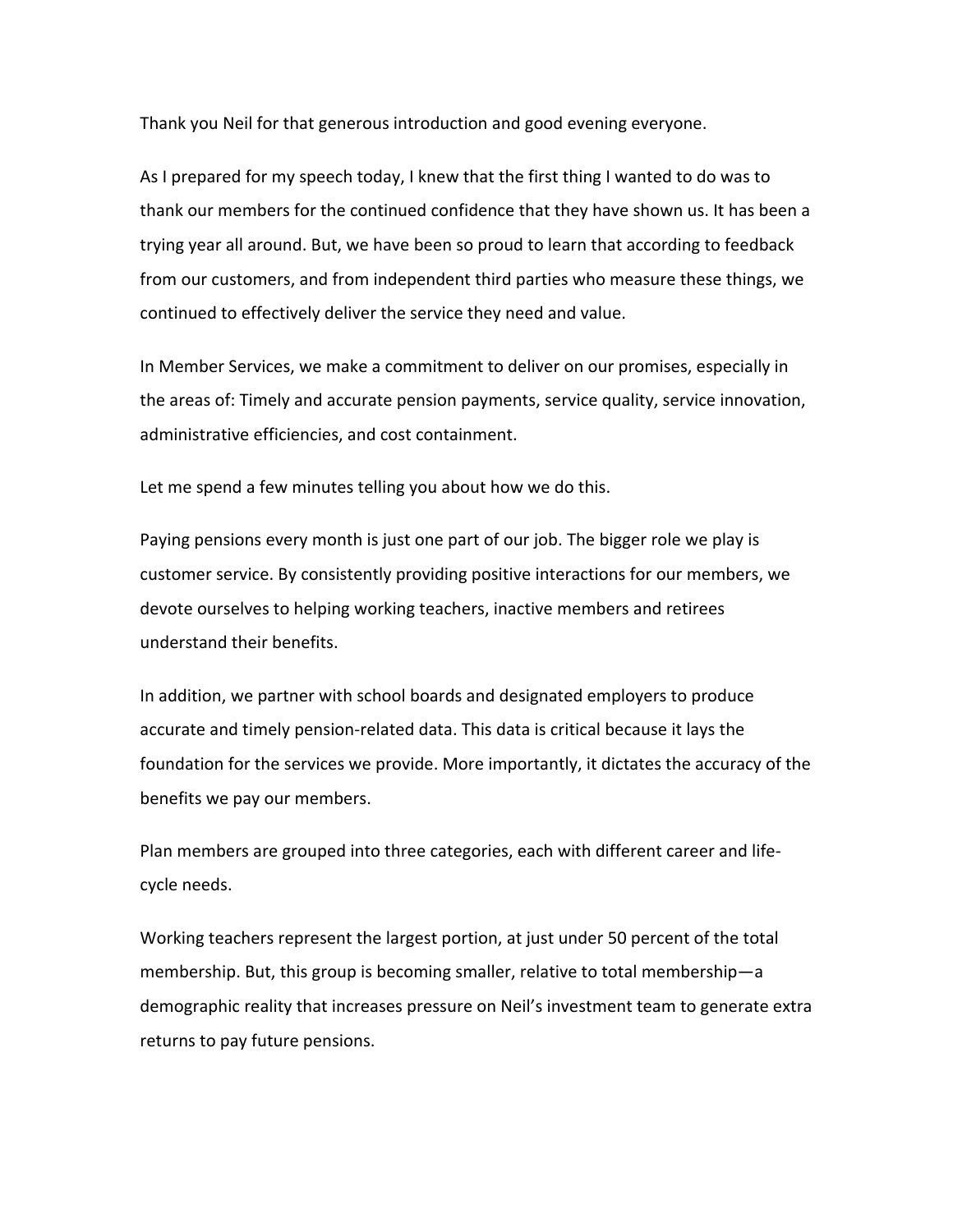In absolute terms, the number of working teachers grew slightly last year for a net gain of 3,000 members, bringing the total to 173,000. By contrast, the number of retirees and survivors collecting retirement or disability pensions continued to grow in both relative and absolute terms. An influx of 4,700 new retirees in 2008 increased the net pensioner population to 111,000.

Those who drew a pension for the first time last year can look forward, on average, to 30 years or more of Teachers' pension income.

Over the next 12 years, we expect more than 57,000 teachers to retire. That means that very soon there will be 1.2 **active members for every pensioner. This is an astonishing change from 40 years ago** when there were 10 active members for every pensioner.

Mortality rates are also shifting; retirees are living longer than ever. Today, the average pensioner is 68‐years‐old and the age range moves dramatically upward from there. In fact, we have 78 pensioners who are over 100‐years old, compared to 58 in 2005.

The smallest group in our membership is 72,000 inactive members who taught briefly in recent decades. Many of them don't know that they have benefit entitlements with us. Because our service standards and integrity must be consistent for all members, we make every possible effort to locate these people. Last year we found more than 5,000 former teachers and gave them the good news and paid out their entitlements.

So, how do we serve all these people and achieve our overriding commitment to outstanding personalized service? One key driver is technology.

Each year, we process billions of dollars of contributions and manage millions of pieces of personal information. Technology allows us to do this efficiently while keeping a lid on costs, and yet maintaining that personal touch – it is always a fine balance.

Our team continues to find ways to use technology to create personalized customer service. For example, we are a pioneer in providing easy‐to‐navigate and easy‐to‐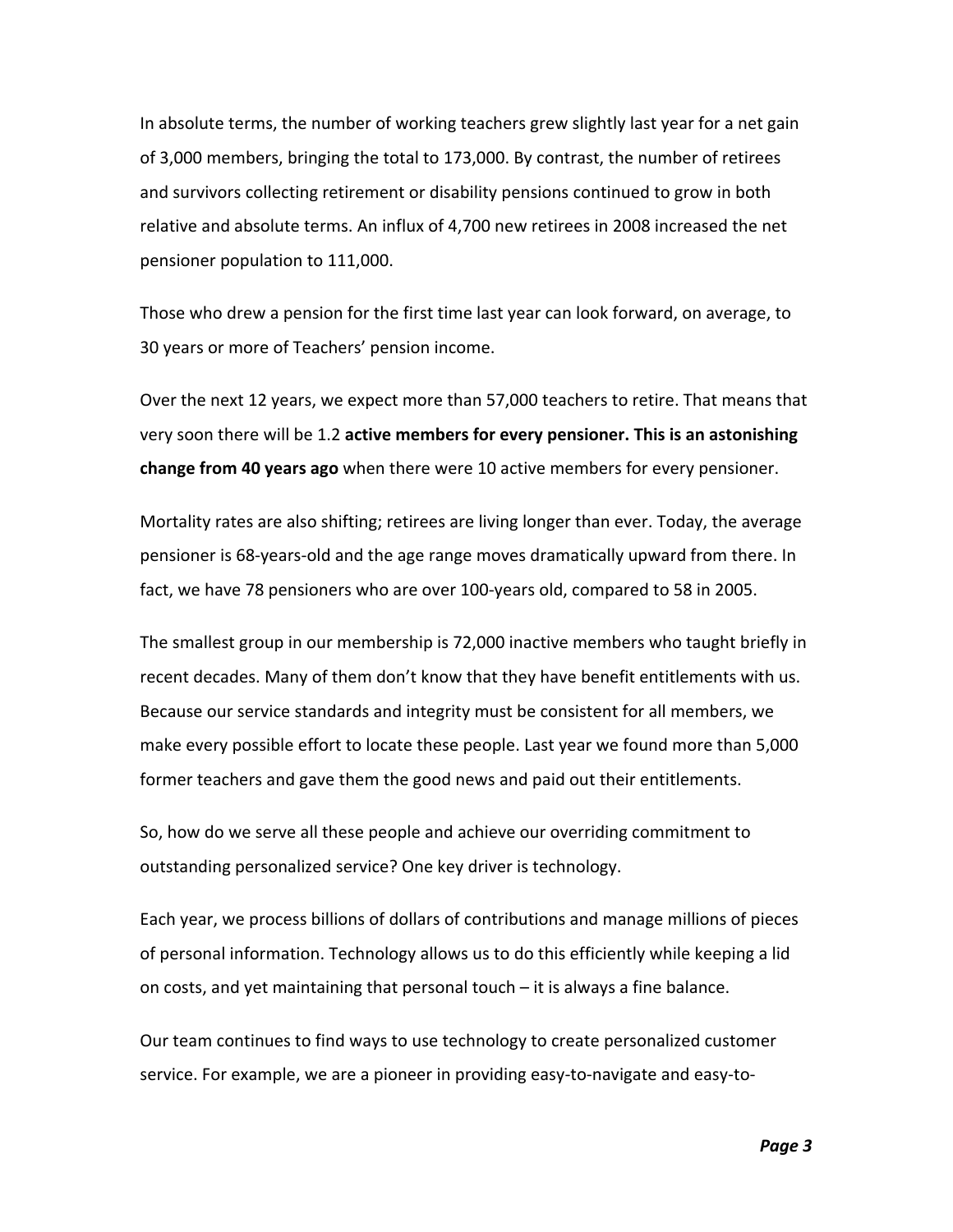calculate web services. Our secure, self‐serve website, called *i*Access web, allows members to learn about their entitlements and calculate their benefits online.

Technology enables us to engage plan members in ways that we couldn't before, while creating service value …. and, of course, protecting confidential, personal information.

The numbers really tell the story.

Last year, members went online over 179,000 times. And, despite increases in membership, telephone enquiries continued to decline.

And the web's appeal doesn't stop there. Last year an astonishing 80 percent of retiring teachers submitted their retirement applications online—a 13 percent increase from the previous year. It's clear that members have embraced *i*Access web and we couldn't be more pleased.

Teachers have demanding schedules, so we can't underestimate the convenience factor. Consequently, it's no surprise that our statistics show that many of our members go online in the evening.

*i*Access web service creates a win‐win situation: Our members love the convenience of having access at their fingertips; we're able to cut down the expense of producing and mailing out pension materials, and we realize the added benefit of reducing our environmental footprint.

Our online strategy is an intrinsic part of our overall customer service strategy, which we introduced last year. As you may recall, we dubbed this  $e=(MC)^3$  (with apologies to Einstein).

"E" is for excellence in everything we do for our members.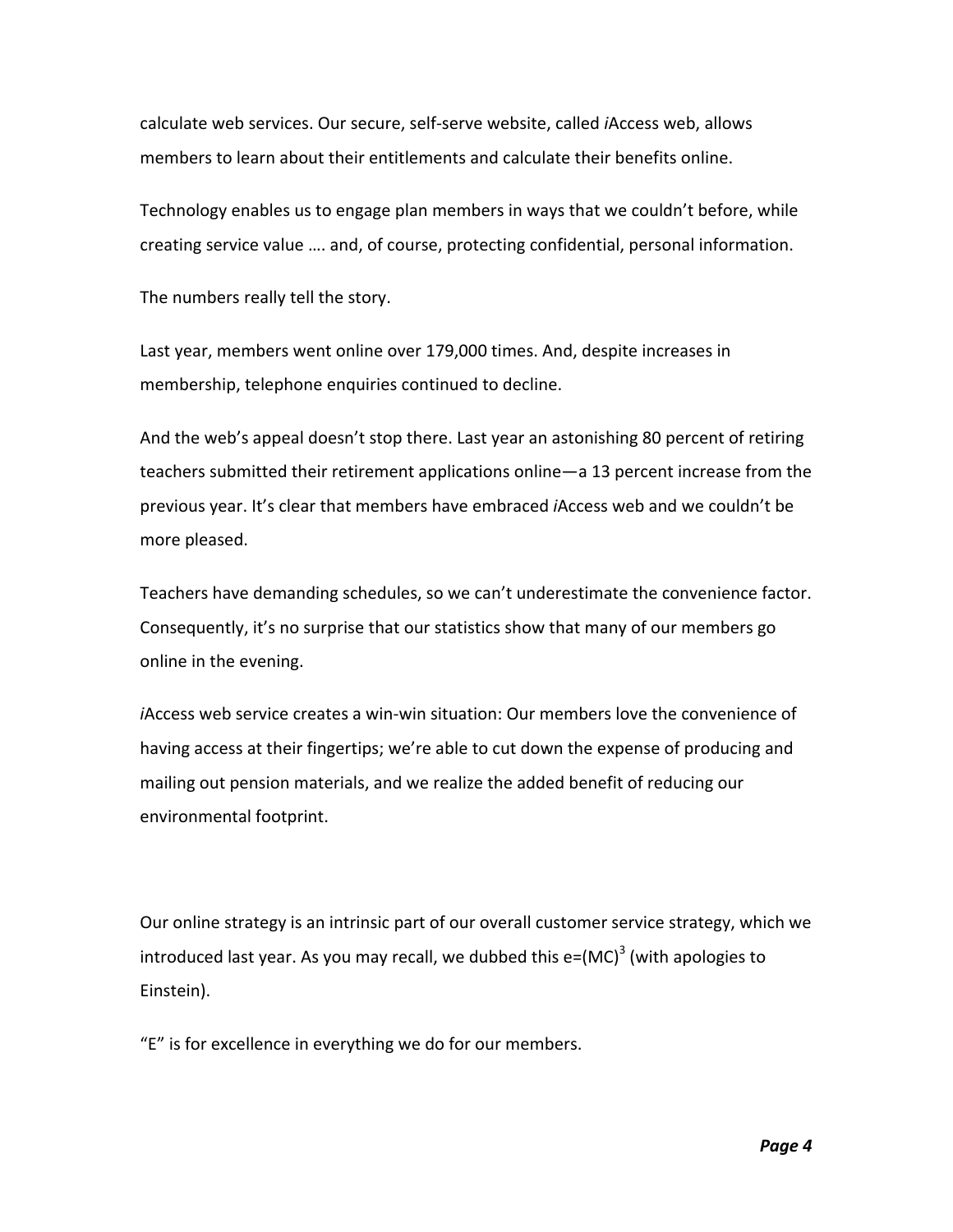"M" is for more of what we do best

And the three "c's" are for

- Customization
- Counseling
- and Choice

*i*Access creates a choice for our members, in how they can interact with our team. Their acceptance of online service has also enabled us to customize the experience and deploy even more one‐on‐one counseling—a real plus for individual members who need thoughtful guidance in making critical decisions about their benefits.

Personalized counseling is something our members have long requested. The benefits and rules of our pension plan are complex and the decisions made by members have lifelong consequences. Therefore, it's very important that we be there to assist each member in making the best decision.

In the past, we simply disclosed the options each member had and left the decision to them. This year, we're laying the foundations to enable our pension benefit specialists to gain a deeper understanding of each member's circumstances—discuss their benefit options, and assist them in making informed decisions.

## But that's not all.

We are always looking for ways to improve our interactions and service. With that in mind, last year we assigned three experienced team members to examine our business from the perspective of plan members. You might think of this group as a Member Services SWAT team, whose goal is to find and fill gaps in the services we offer.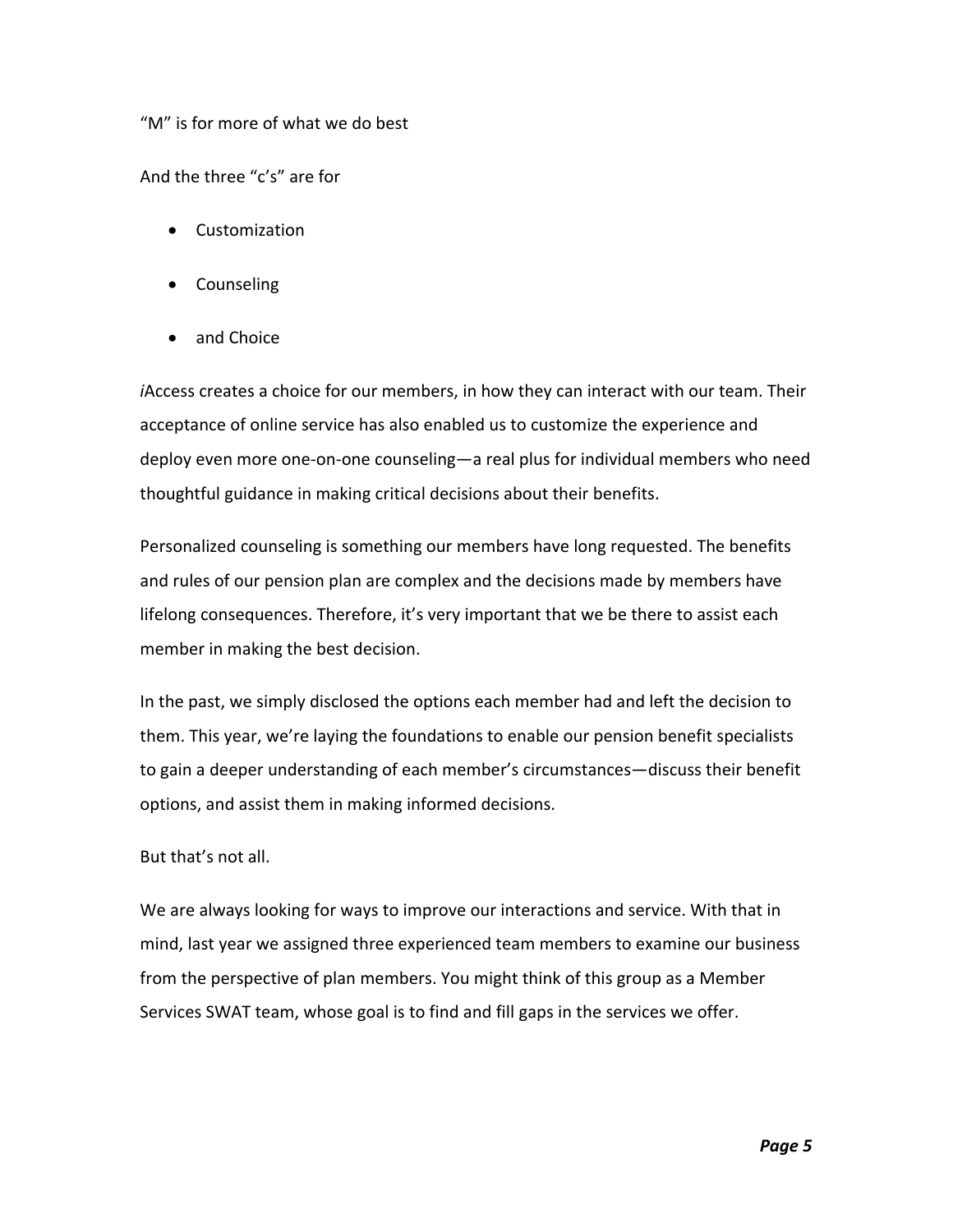Here's one outcome. In 2008, we took a look at how we could make the retirement application process simpler and more efficient. The results speak for themselves: We were able to reduce the time it takes to process a retirement application in half.

We also eliminated paper by implementing an alternative to applying on-line with the new capability to initiate a retirement application via the phone. All of this has helped reduce costs and processing inefficiencies, while increasing convenience and choice for members.

Because we went looking for opportunities, we were able to find and fix a time‐ consuming and inefficient process that was previously out‐of‐sight and out‐of‐mind.

So, how did our members react? Well, they responded by giving us our highest satisfaction rates ever, with 65 percent of teachers rating the service 10 out of 10.

This is just the beginning. The team will be focusing on continuously improving the way we work. You might say that process improvement has become part of our DNA.

Our members continue to rate all of our services at the top of the scale. We use a quality service index that measures member satisfaction with our direct service and communications. You might think of this as our quarterly report card and ‐ believe me ‐ we take it seriously. It also influences how we are all paid in Member Services.

The survey is done by an independent third‐party and since 2005 we have maintained a score of 9 out of 10.

We have a number of our pension benefit specialists with us today, who can help you with any questions you may have. They have set up kiosks, which are live to the web, just outside this room in the far back foyer. We all look forward to speaking with many of you once our formal presentations are completed.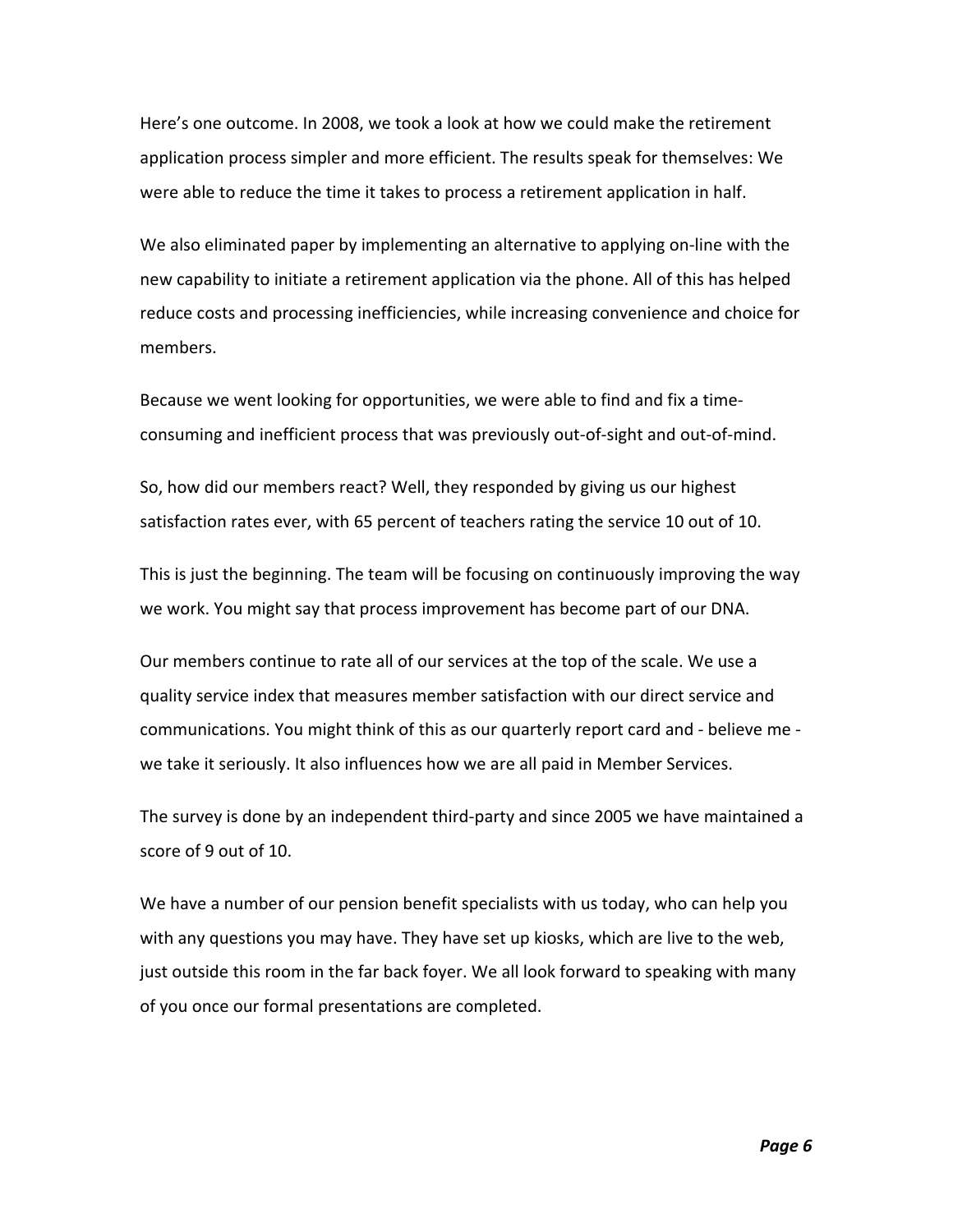I would like to turn now to the partnerships we maintain with another important group: our employers.

Every day, we work with some 200 school boards and designated employers, each with administrative systems that can vary dramatically in practice and sophistication.

One primary focus is to monitor and improve the quality of pension data because this is used to calculate the benefits we pay to our members. Since 2004, we have been working with employers to certify and review the accuracy of contributions and member information. This time‐consuming initiative has been successful in improving the quality of information and our efforts have resulted in data consistency and reliability, regardless of where our members work.

We also have created a robust online reporting system that is now the primary communication channel between our organizations. This system has delivered excellent results by making workflow easier, more efficient and more cost effective.

We never stop looking for ways to make our service better. For example, we recently moved to a one‐to‐one model by designating one staff member as the contact for each employer. This change enables individual specialists to have a deeper understanding of the employer's payroll systems and to develop strong relationships with each employer. In turn, employers benefit from the convenience of always knowing who they are dealing with to get their work done.

This year we will recognize our top three employers in the province: the Rainbow District School Board, the Simcoe County District School Board and the Northeastern Catholic and District School Board, by presenting each of them with the Employer Service Excellence Award.